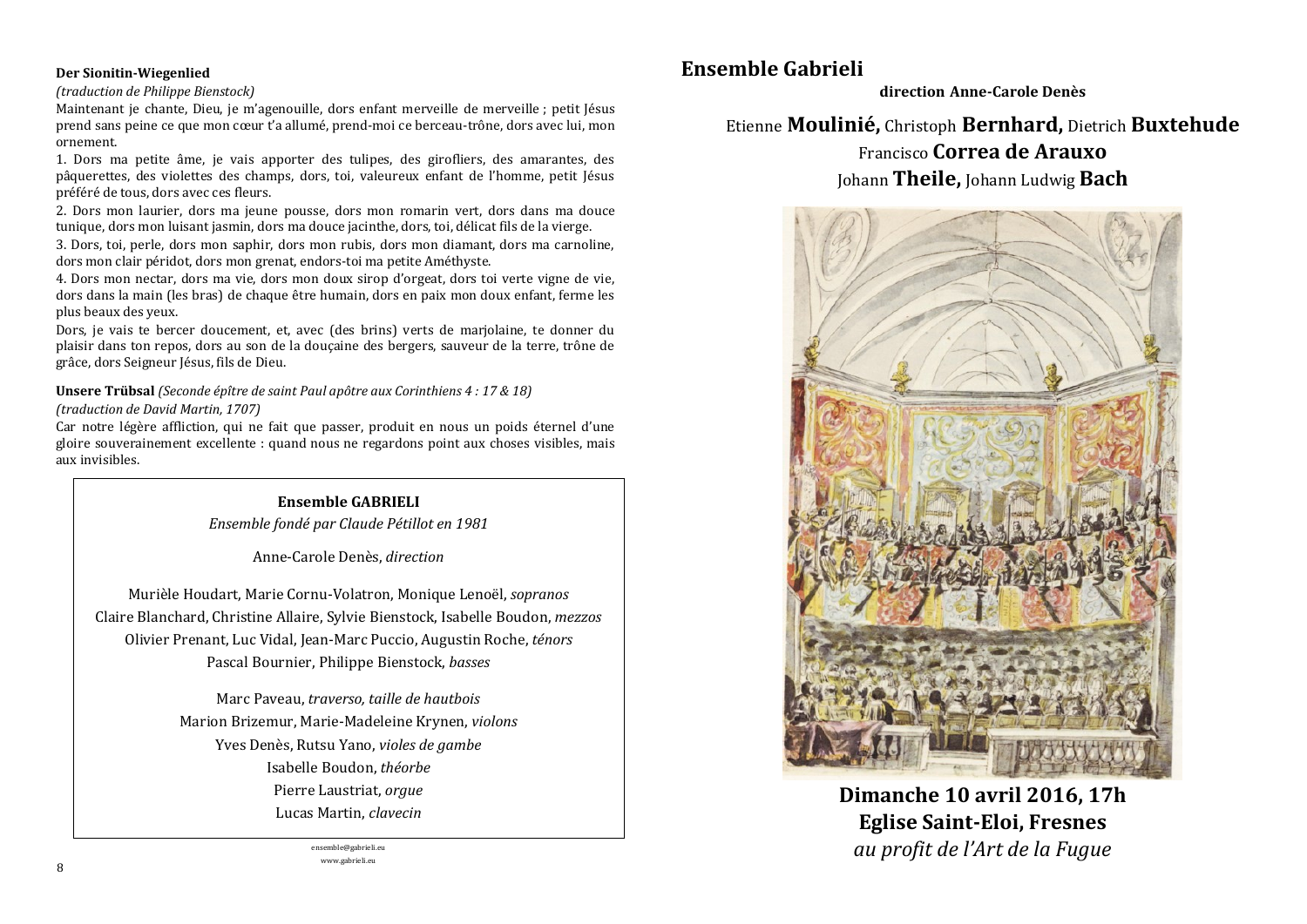### Première partie

#### Anonyme

### Domine ne in furore tuo

« Psalmus 6, / A 10 C.C.A.T.T.B. è 4 viole, / 1665 » Texte · Psaume 6

6 voix. 4 parties instrumentales et basse continue Source : collection Düben, 1665 (Université d'Uppsala)

### Etienne Moulinié (1599-1676)

### O salutaris hostia

Texte : d'après Saint Thomas d'Aguin

## Ne reminiscaris, Domine, delicta nostra

Texte : Bréviaire

#### O dulce nomen Jesu

Texte : inconnu

### Magi videntes stellam

Texte : d'après l'évangile selon Saint Matthieu

### **Flores apparuerunt**

Texte : Cantique des cantiques 2 : 1.5 & 12 5 voix (et instruments) et basse continue Extraits de : Meslanges de suiets Chrétiens, cantiques, litanies et motets. publiés à Paris en 1658, et copiés par Philidor Laisné en 1697

### Christoph Bernhard (1628-1692)

### O anima mea accipe pennas

« a. 10./6 voc: 4 viol de Brac:/Con 4 instr: di Rip: » Texte : inconnu

6 voix, 4 parties instrumentales et basse continue Source : collection Düben, entre 1666 et 1674 (Université d'Uppsala)

## Dietrich Buxtehude (1637-1707)

## **Jesu, meines Lebens Leben BuxWV 62**

« Aria, ex D. C.A.T.B. Con 5 instromenti » Texte: Ernst Christoph Homburg (1607-1681), Bekanntes Kirchenlied, 1659 4 voix, 4 parties instrumentales et basse continue Source : collection Düben, 1671 (Université d'Uppsala)

#### Ne reminiscaris, Domine, delicta nostra

Seigneur, ne vous souvenez point de nos fautes, ni de celles de nos parents, et ne tirez point vengeance de nos péchés. Epargnez. Seigneur, épargnez votre peuple, que vous avez racheté par votre sang précieux, ne sovez pas à jamais irrité contre nous.

#### O dulce nomen

Ô doux nom de Jésus, ô nom admirable, aimable et pour toutes les nations désirable, ô nom qui est au-dessus de tout autre nom, devant lequel tout genou se plie dans le ciel, sur terre et dans les enfers! Louez donc ce doux nom, ô anges du ciel! Aimez ce nom admirable et aimable, hommes de la terre, Louez le nom de Jésus, aimez le nom de Jésus, A lui seul louange. honneur et gloire dans l'infinité des siècles des siècles. Amen.

#### Magi videntes stellam

Les mages, apercevant l'étoile, se dirent les uns aux autres : voilà un signe du grand Roi, allons, cherchons-le et donnons-lui pour présent de l'or, de l'encens et de la myrrhe. Alleluya.

#### **Flores apparuerunt**

#### (traduction de David Martin, 1707)

Les fleurs paraissent en la terre, la voix de la tourterelle a déjà été ouje, le temps des chansons est venu. Toi, rose de Saron et muguet des vallées, console-moi car je me pâme d'amour.

#### O anima mea accipe pennas

(traduction de Philippe Bienstock)

0 mon âme, prend les ailes de l'aube, et cache-toi dans les plaies de ton sauveur jusqu'à la colère du Seigneur et trouve le repos en elles.

#### **Jesu, meines Lebens Leben**

1. Jésus, la vie de ma vie, Jésus, la mort de ma mort, toi qui pour moi t'es livré dans la plus profonde détresse, jusque dans l'anéantissement, pour que je ne meure pas [de mort éternelle]. Mille, mille fois merci, bon Jésus, céleste Ami!

2. Toi, oh! toi, tu as enduré calomnie, railleries et dérisions, crachats, coups, cordes et liens, toi, le juste fils de Dieu, rien que pour sauver le pauvre que je suis des chaînes du péché du diable! Mille, mille fois merci, bon Jésus, céleste Ami!

3. On t'a porté des coups, des blessures, mis dans un état pitovable, pour guérir mes plaies et m'établir dans la paix. Ah! tu as pour me bénir pris sur toi la malédiction. Mille, mille fois merci, bon Jésus, céleste Ami!

4. Très durement on t'a bafoué, couvert d'un grand outrage, même d'épines on t'a couronné! qu'est-ce qui t'a conduit à cela ? C'est pour m'amener à la pleine joie, me faire porter la couronne de gloire! Mille, mille fois merci, bon Jésus, céleste Ami!

5. A présent je te rends grâces, Jésus pour ta détresse, pour les blessures, les souffrances, pour ta dure et amère mort : pour tes tremblements, pour ta peur, pour tes souffrances de mille manières, Pour ta peine et ta douleur je reste reconnaissant!

#### Befiehl dem Engel, daß er komm

(traduction de Jean-Sébastien Kennedy)

Ordonne à l'ange de venir et de veiller sur nous, qui sommes ton bien.

Accorde-nous ces chers gardiens afin qu'ils nous protègent de Satan.

Ainsi nous reposerons dans ton nom car les anges seront auprès de nous.

Toi, sainte Trinité, nous te louons maintenant et pour toujours. Amen.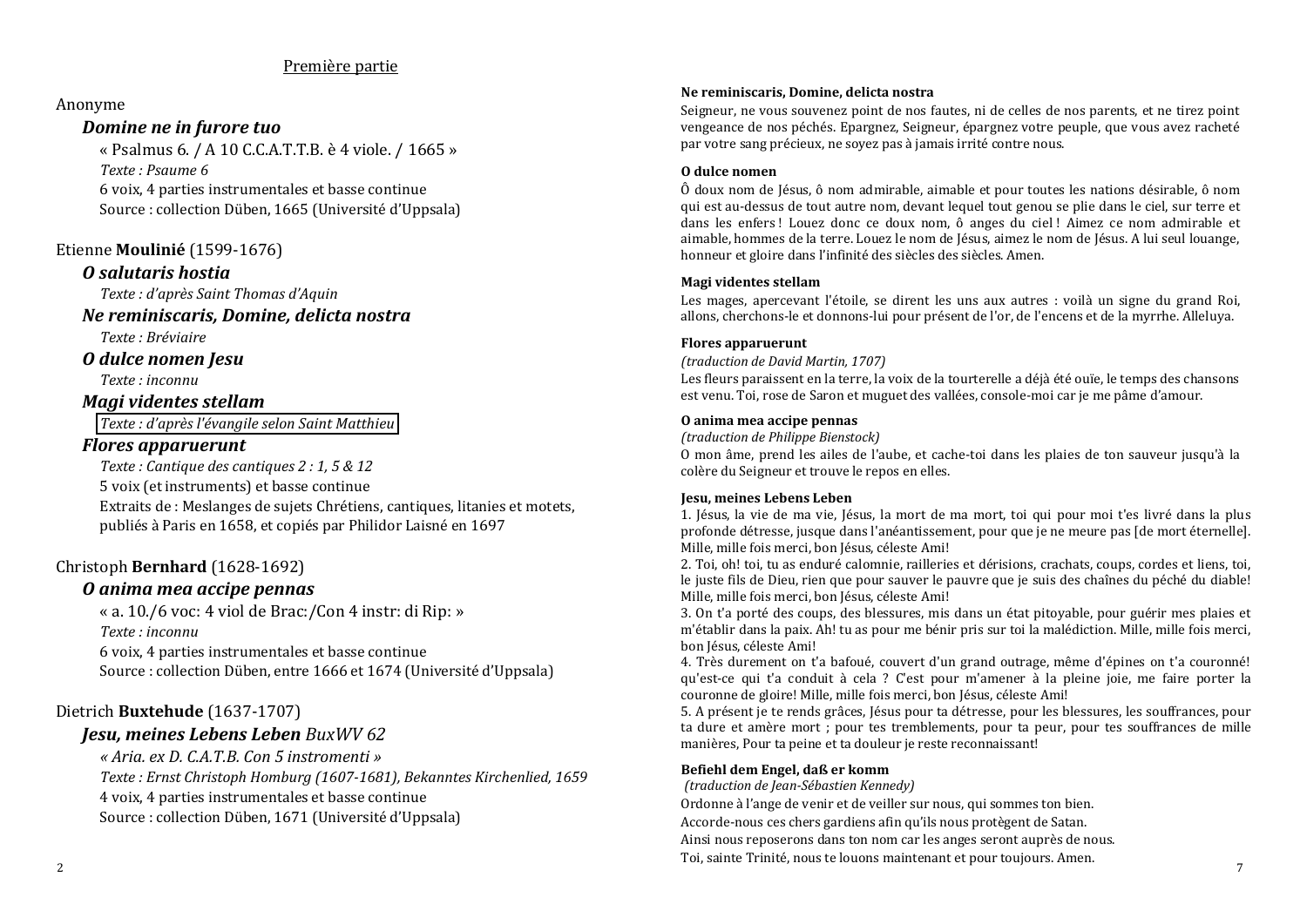Johann Theile, né à Naumburg en 1646 et mort dans cette même ville en 1724, est le fils d'un tailleur. Après des études secondaires à Magdeburg, puis des études de droit à Leipzig et Halle. Theile travaille la composition avec Heinrich Schütz, compositeur alors le plus célèbre d'Allemagne qui, après 50 ans d'activité à Dresde et âgé de plus de 80 ans, s'était retiré à Weißenfels. Theile compose de la musique profane (son opéra Adam et Eve fait l'ouverture du premier opéra public d'Allemagne à Hambourg en 1678) et de la musique sacrée, en parallèle à une carrière d'organiste et de pédagogue. Il exerce à Gottorp, Wolfenbüttel, Naumburg, Lübeck (où il se lia d'amitié avec Buxtehude, qui, bien que plus âgé, va bénéficier de son enseignement), Stetti et Berlin où il enseigne la musique à la Reine de Prusse Sophie-Charlotte.

C'est pour une exécution à Berlin au début du 18<sup>ème</sup> siècle que la berceuse de Noël *Der Sionitin*-Wiegenlied a fait l'objet de la copie aujourd'hui disponible à la Sing-Akademie de Berlin. Mais on ne sait pas à quand en remonte la composition. Une berceuse, que l'on entend 4 fois, est précédée d'une sinfonia et d'une strophe d'introduction, puis suivie d'une strophe de conclusion.

Johann Sebastian Bach appréciait la musique de son cousin éloigné Johann Ludwig Bach (l'arrière-grand-père de Johann Sebastian était l'oncle de l'arrière-grand-père de Johann Ludwig...), dont il a copié et fait jouer à Leipzig plusieurs œuvres. Johann Ludwig, né 8 ans avant Johann Sebastian dans la même ville d'Eisenach, était violoniste et musicien de cour à Meinigen. Il a dû composer beaucoup de musique orchestrale, mais il ne nous reste aujourd'hui de lui que quelques dizaines de pièces sacrées dont la grande majorité ne nous est connue que par les copies de Johann Sebastian. On ne connaît pas les circonstances de la composition du motet à 6 voix *Unsere Trübsal*, mais comme pour les motets de Johann Sebastian, l'absence de toute spécification instrumentale permet une interprétation *a capella* (sans aucun instrument), par exemple chez un particulier, ou avec une basse continue dans le cadre d'un office simple, ou encore avec toutes les parties doublées par des instruments lors d'offices solennels.

Les traductions

#### Domine ne in furore tuo

#### (traduction de David Martin, 1707)

Eternel ! ne me reprends point en ta colère, et ne me châtie point en ta fureur. Eternel, aie pitié de moi, car je suis sans aucune force ; guéris-moi, ô Eternel ! car mes os sont épouvantés. Même mon âme est fort troublée : et toi, ô Eternel ! jusques à quand ? Eternel ! retourne-toi, garantis mon âme, délivre-moi pour l'amour de ta gratuité. Car il n'est point fait mention de toi en la mort : [et] qui est-ce qui te célébrera dans le sépulcre ? Je me suis épuisé à force de soupirer : je baigne mon lit toutes les nuits, je le trempe de mes larmes. Mon regard est tout défait de chagrin, il est envieilli à cause de tous ceux qui me pressent. Retirez-vous loin de moi, vous tous ouvriers d'iniquité, car l'Eternel a entendu la voix de mes pleurs. L'Eternel a entendu ma supplication. l'Eternel a recu ma requête. Tous mes ennemis seront honteux et épouvantés : ils s'en retourneront, ils seront confus en un moment.

#### **O** salutaris Hostia

 $\hat{0}$  vraiment digne Hostie, unique espoir des fidèles, en toi se confie la France, donne-lui la paix. conserve le lvs!

## Seconde partie

## Dietrich Buxtehude (1637-1707)

## Befiehl dem Engel, daß er komm BuxWV 10

« Figuraliter / à 7 / C: A: T: B: / con / due vel piu Violini / e Violon » Texte : Erasmus Alber (1500-1553), sixième et septième strophes du choral « Christ, der du bist der helle Tag »

4 voix, 3 parties instrumentales et basse continue

Source : collection Düben (Uppsala), vers 1687, de la main de Buxtehude

## Francisco Correa de Arauxo (1584-1654)

## Tiento pequeño y fácil de séptimo tono

(fantaisie du septième ton petite et facile)

## Tiento de medio reaistro de baxon de primero tono

(fantaisie du premier ton pour la basse avec le clavier divisé) Orgue

Source : Facultad Orgánica, publiée à Madrid en 1626

## Johann Theile (1646-1724)

## **Der Sionitin-Wiegenlied**

(berceuse de la fille de Sion)

« In Festo Nativitatis Christi, 4 Braz, 4 Vocum, con Continuo » Texte : inconnu

4 voix, 4 parties instrumentales et basse continue Source : Sing-Akademie de Berlin,

## Johann Ludwig Bach (1677-1731)

## **Unsere Trübsal**

Texte : seconde épître de saint Paul apôtre aux Corinthiens (4 : 17 & 18) 6 voix (et instruments)